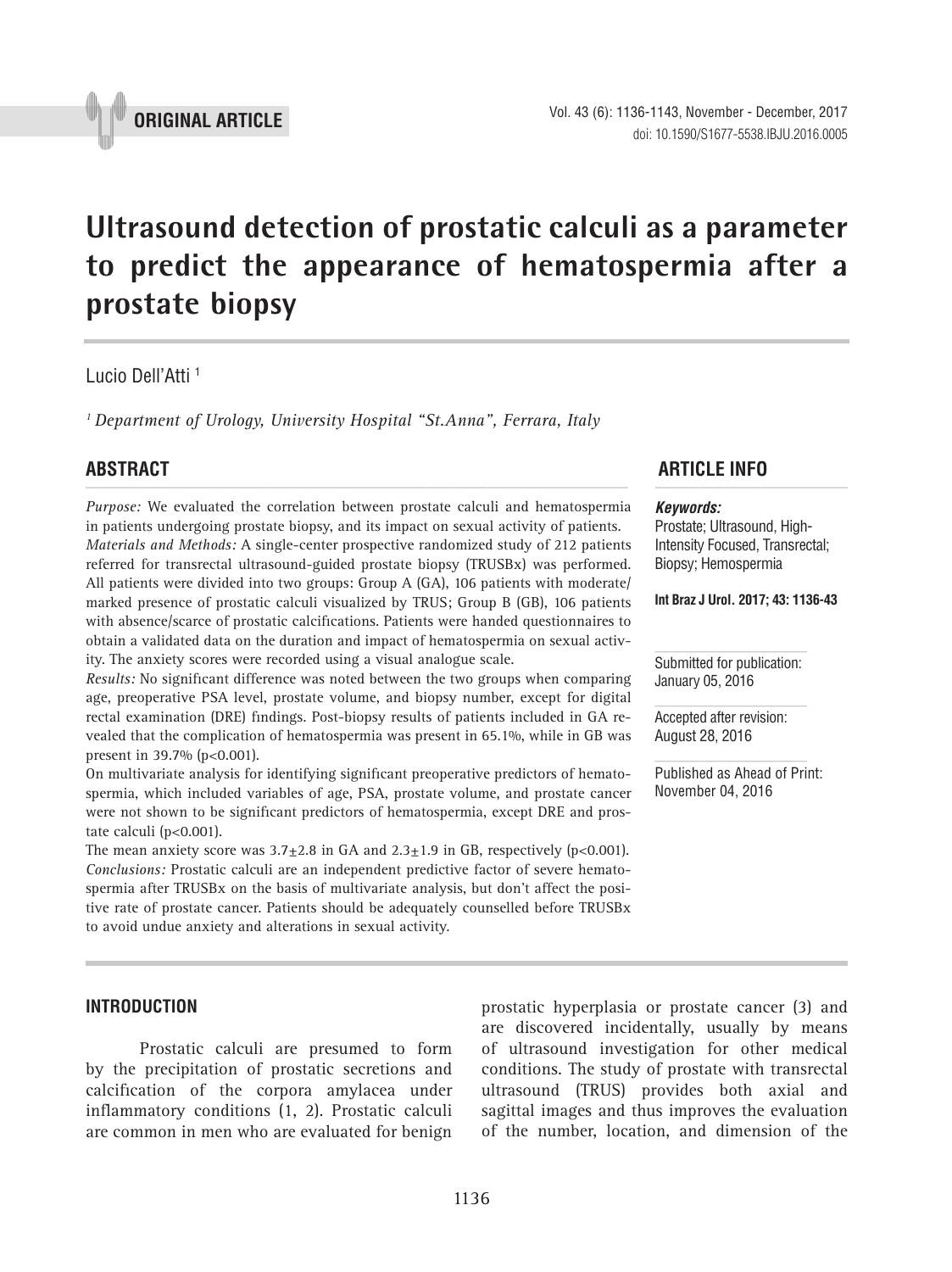prostatic calculi. Transrectal ultrasound-guided prostate biopsy (TRUSBx) is one of the most common urological procedures, approximately 1 million prostate biopsies are performed each year in Europe (~650.000) and United States (~350.000) as diagnostic investigation of patients with clinical suspicion of prostate cancer (4). TRUSBx is generally a safe procedure with minimal haemorrhagic complications. However, hematospermia is a well-recognized complication of TRUSBx (18-31%) (5). Although it is classified under minor complication, its persistence causes distress to the patient and the partner in sexual activity (6). In this study we prospectively evaluated patients undergoing prostate biopsy for suspicion of prostate cancer, what effect prostatic calculi will have on appearance of hematospermia after prostate biopsy, and its impact on sexual activity of patients.

# **MATERIALS AND METHODS**

A single-center prospective randomized study of 212 consecutive patients referred for TRUSBx to our Department was performed between May 2010 to November 2015.

All patients underwent an initial TRUSBx for abnormal digital rectal examination (DRE), high prostate-specific antigen (PSA) levels (≥4ng/ mL), or both. Patients with a history of biopsy, on anticoagulation/antiplatelet therapy, surgical treatment of prostatic disease, neoadjuvant therapy, or no sexually active men were excluded from our study. No patient had any history of bleeding disorders. None had any history of hematospermia within 2 years before. Patients were instructed to take antibiotics, usually levofloxacin 500mg orally, for 5 days starting the evening before the procedure and a small evacuative enema starting two hours before the procedure. All patients enrolled in the study signed a consent form for the procedure. TRUSBx was performed with the patient in the left lateral decubitus using a General Electric Logiq 7 machine (GE Healthcare, Milwaukee, WI, USA) equipped with a 5-9MHz multi-frequency convex probe "end-fire". Each TRUS performed included an assessment of the prostatic diameter, the volume of the whole prostate, the transition zone, capsular, seminal vesicle characteristics, presence/absence of prostatic calcification, and a morphological description of potential pathological features. The prostate volume was invariably calculated using prostate ellipse formula (0.52 x length x width x height).

All patients were divided into two groups, as it follows: Group A (GA) included 106 patients with moderate/marked presence of prostatic calculi visualized by TRUS; Group B (GB) included 106 patients with absence/scarce of prostatic calcifications.

We defined moderate/marked presence of prostatic calculi as multiple  $(\geq 3$  in number) hyperechoic foci, with significant area  $(\geq 3$ mm in the largest diameter) with coarse shadow detected in both dimensions (Figure-1). Mild calcifications were defined as 1 or multiple small foci without coarse shadow (Figure-2). All measurements were made by an experienced urologist. After having images of the prostate, sampling was carried out with a 18-Gauge Tru-Cut (Bard Biopsy Systems, Tempe, AZ, USA) needle powered by an automatic spring-loaded biopsy disposable gun. A 14-core biopsy scheme was performed in each patient, as first intention, including 2 basal samples (lateral and medial), 2 parasagittal samples (lateral and medial), 2 apical samples (lateral and medial), and 1 transitional zone sample on each side.

The patients were treated under local anaesthesia with Lidocaine Spray 10gr/100mL (ECO-CAIN® , Molteni Dental, FI, Italy) applied two minutes before the procedure (6). All patients received a detailed information guide before the procedure and a questionnaire where information of the participant's age, PSA, prostate volume (PV), DRE findings, use of anticoagulants/antiplatelet, and the number of cores biopsy taken were recorded. The patients were called about 20 days after the procedure to deliver histopathological examination. In this time, we gave to the patients a questionnaire to obtain data on post-biopsy experience. Patients were asked questions about complications occurred (yes/no), how many times (hours/days), severity of hematospermia on a scale 0-4, which was designed with 0 representing absence of bleeding and 4 severe bleeding (5). The presence or absence of each bleeding for its duration and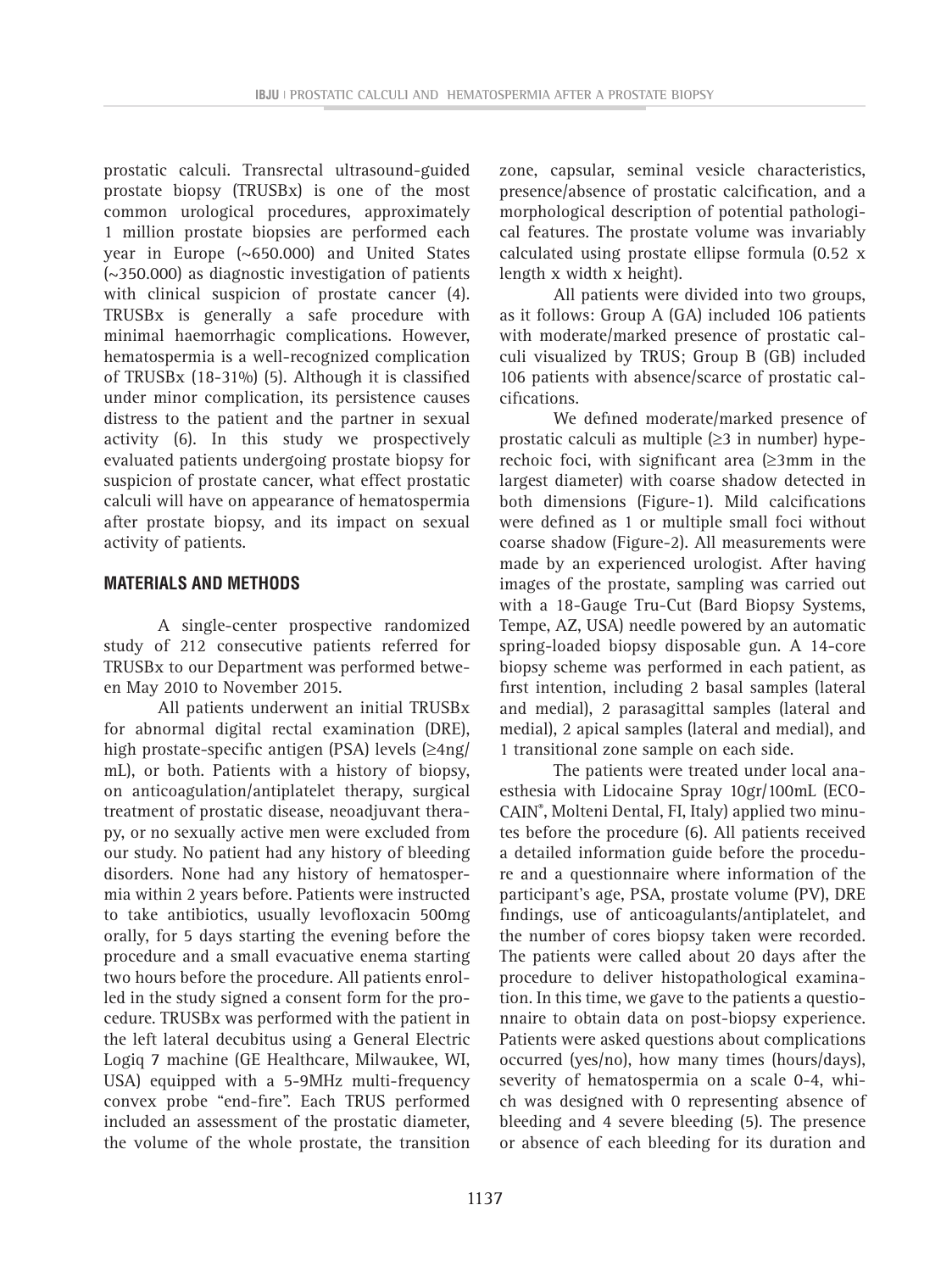**Figure 1 - Transrectal ultrasound in axial section of prostate shows marked calcifications with multiple hyperechoic foci and with significant area (**≥**3mm) with coarse shadow.**



**Figure 2 - Transrectal ultrasound in longitudinal section of prostate shows mild calcifications with 1 or multiple small foci without coarse shadow.**

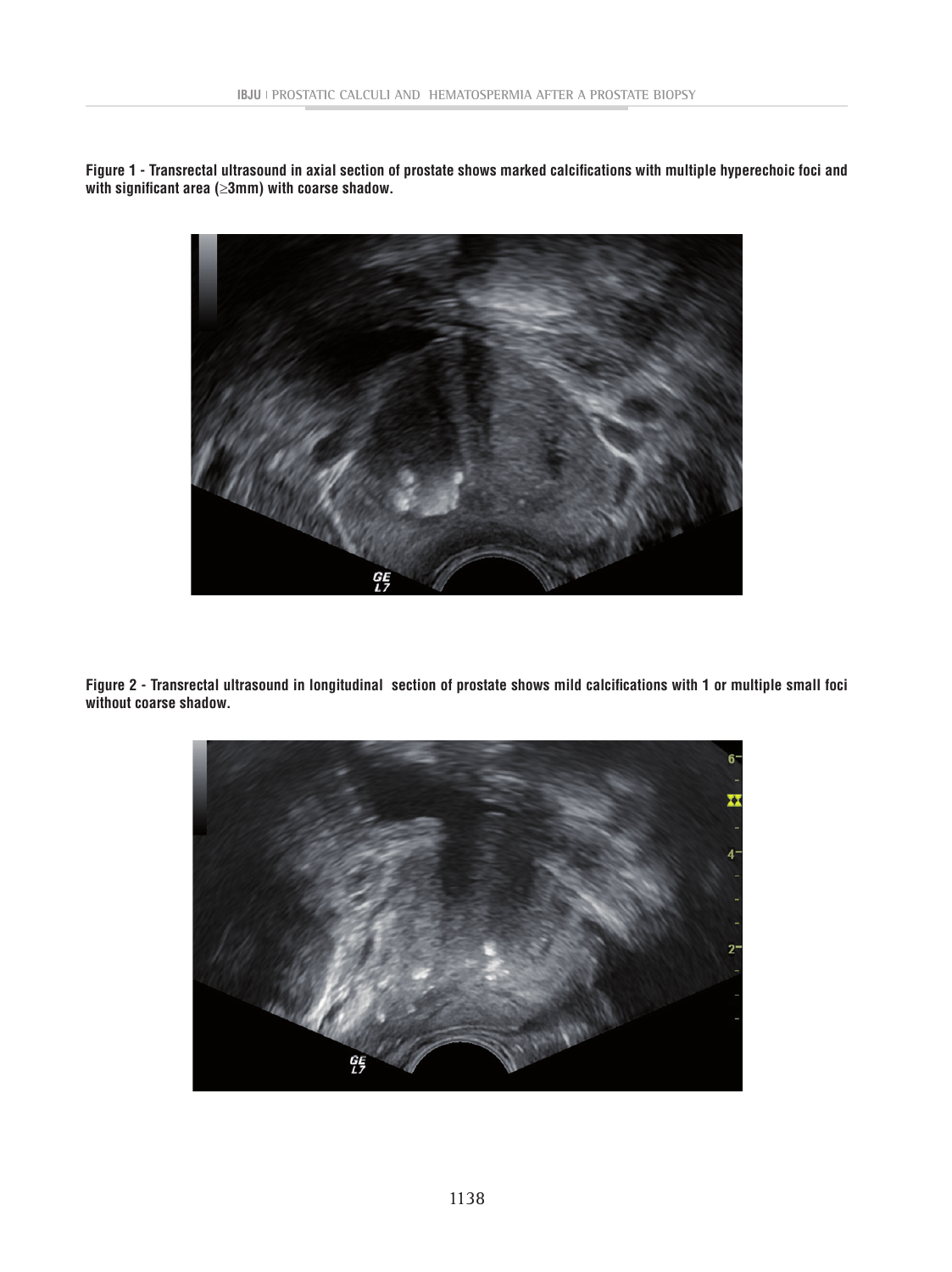severity was reported but amount was not quantified. Values of 1-2 were classified as low severity and values of 3-4 were classified as high severity. Patients were handed questionnaires to obtain a validated data on the duration and impact of hematospermia on emotions and sexual activity. The anxiety scores were recorded using: 0-no anxiety, 10-extreme anxiety.

#### **Statistical analysis**

Comparisons between the two groups were performed using the Mann-Whitney U test for continuous variables and the chi-square test or Fisher's exact test for categorical variables. Univariate logistic regression analysis was used to identify the individual clinical factors predictive of appearance of hematospermia. A p<0.05 was considered to indicate statistical significance.

# **RESULTS**

The mean±standard deviation age of enrolled patients was  $62.4\pm6.8$  years, with a prostate PV of 47.5±19.9mL, initial PSA of 7.2±5.8ng/mL. The number of biopsy cores was  $10.7 \pm 4.5$ . No significant difference was noted between the two groups when comparing age, preoperative PSA level, prostate volume, and biopsy number, except for DRE findings. In Group A more frequent abnormal DRE findings were observed (Table-1). In GA, 3 patients (2.9%) received 5/6 core biopsies, 8 patients (7.5%) received 7/8 core biopsies, 11 patients (10.4%) received 9/10 core biopsies, 16 patients (15.1%) received 11/12 core biopsies, 43 patients (40.5%) received 13/14 core biopsies, and 44 patients (23.6%) received 15/16 core biopsies. In Group B (GB), 4 patients (3.8%) received 5/6 core biopsies, 9 patients (8.5%) received 7/8 core biopsies, 8 patients (7.5%) received 9/10 core biopsies, 13 patients (12.3%) received 11/12 core biopsies, 49 patients (46.2%) received 13/14 core biopsies, and 23 patients (21.7%) received 15/16 core biopsies. Prostate cancer was detected in 74 patients (34.9%) and their Gleason score were ≤6 (42 patients, 56.7%), 7 (23 patients, 31.1%), and  $\geq$ 8 (9 patients, 12.2%). Post-biopsy results of the 212 patients included in GA revealed that

**Table 1 - Demographic and clinicopathologic features of patients undergoing transrectal prostate biopsy.**

| Characteristics                         | Group A<br>(n:106) | Group B<br>(n:106) | p value   |
|-----------------------------------------|--------------------|--------------------|-----------|
| Age (years), mean $\pm$ SD              | $63.2 + 6.2$       | $62.7 \pm 6.9$     | <b>NS</b> |
| PSA ( $ng/mL$ ), mean $±$ SD            | $7.1 \pm 5.9$      | $7.8 + 5.2$        | <b>NS</b> |
| $PV$ (mL), mean $\pm$ SD                | $46.8 \pm 19.5$    | $47.4 \pm 19.3$    | <b>NS</b> |
| Abnormal DRE, n (%)                     | 43 (40.5)          | 28 (26.4)          | < 0.001   |
| $N^{\circ}$ biopsy cores, mean $\pm$ SD | $10.6 + 4.9$       | $10.9 + 4.3$       | <b>NS</b> |
| Prostate cancers, n (%)                 | 38(35.8)           | 36(33.9)           | <b>NS</b> |
| Gleason score, n (%)                    |                    |                    | <b>NS</b> |
| $\leq 6$                                | 23(60.5)           | 19(52.7)           |           |
| 7                                       | 10(26.3)           | 13(36.2)           |           |
| $\geq 8$                                | 5(13.2)            | 4(11.1)            |           |
| Hematospermia, n (%)                    | 69(65.1)           | 42(39.7)           | < 0.001   |

**SD =** standard deviation; **PSA =** prostate-specific antigen; **DRE =** digital rectal examination; **PV =** prostate volume; **NS =** not significant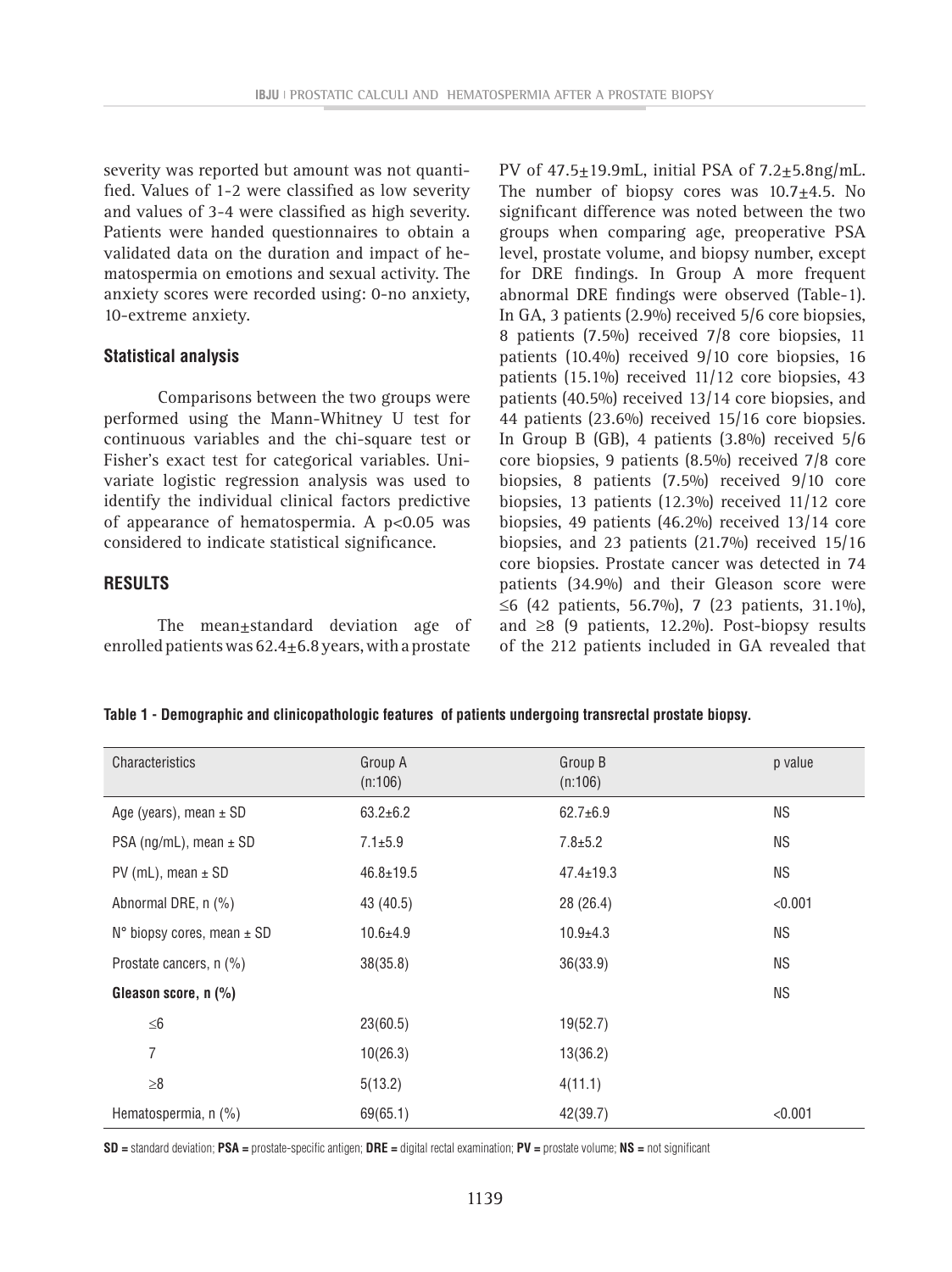the complication of hematospermia was present in 65.1% (69/106) of patients, while in GB was present in 39.7%  $(42/106)$  of patients  $(p<0.001)$ .

In Table-2 shows the incidence and severity of hematospermia between the two groups. Grade 1, 2, 3 and 4 complications occurred in 27 (24.3%), 33 (29.7%), 34 (30.6%), and 17 (15.3%) patients, respectively. Two patients in GA were admitted to hospital having developed urinary retention. The study revealed significant difference in the incidence in terms of hematospermia (p<0.002) and its severity (p<0.001) between both groups. Moreover, a statistically significant difference was found in the duration of hematospermia between two groups. Forty-two patients ejaculated in the first week. The duration was longer in GA (16.9 days) than in GB (11.3 days; p<0.002). The number of patients still reporting hematospermia at 4 weeks after TRUSBx was 12 (17.4%) in GA, and 4 (9.5%) in GB (p<0.001). On multivariate analysis for identifying significant preoperative predictors

# **Table 2 - Incidence of complications among the two groups.**

of hematospermia, which included variables of age, PSA, PV, and prostate cancer were not shown to be a significant predictor of hematospermia, except DRE and prostate calculi (p<0.001) (Table-3).

The mean anxiety score was  $3.7\pm2.8$  in GA and  $2.3\pm1.9$  in GB, respectively (p<0.001). Fortynine patients in both groups reported less sexual activity due to hematospermia, its duration and recurrence.

### **DISCUSSION**

One of the most frequent and embarrassing complications of TRUSBx is hematospermia. Hematospermia is the presence of blood in seminal fluid (4). It is almost always caused by nonspecific inflammation of the prostate and seminal vesicles. In patients without coagulopathy, the incidence of this complication varies with patient's factors as prostate size, anticoagulant medications, and procedural factors such as the number of biopsy cores

|                    | Group A<br>(n:106) |                |    |    | Group B<br>(n: 106) |                |    |    |     |
|--------------------|--------------------|----------------|----|----|---------------------|----------------|----|----|-----|
| Complication grade | G1                 | G <sub>2</sub> | G3 | G4 | G1                  | G <sub>2</sub> | G3 | G4 |     |
| Hematospermia      | 9                  | 18             | 27 | 15 | 18                  | 15             |    |    | 111 |

|                                           |  |  |  | Table 3 - Results of multiple logistic regression analysis examining the correlation between clinicopathological variables and |  |
|-------------------------------------------|--|--|--|--------------------------------------------------------------------------------------------------------------------------------|--|
| hematospermia risk after prostate biopsy. |  |  |  |                                                                                                                                |  |

| <b>Characteristics</b> | Adjusted<br>Odds ratio | 95% CI            | p value   |
|------------------------|------------------------|-------------------|-----------|
| Age                    | 0.703                  | $(0.251 - 1.843)$ | <b>NS</b> |
| <b>PSA</b>             | 1.314                  | $(0.614 - 3.132)$ | <b>NS</b> |
| Prostate Volume        | 1.22                   | $(0.542 - 3.102)$ | <b>NS</b> |
| Abnormal DRE           | 2.128                  | $(0.703 - 3.691)$ | < 0.001   |
| Prostate calculi       | 3.461                  | $(2.308 - 5.624)$ | < 0.001   |
| Prostate cancer        | 2.015                  | $(0.601 - 3.142)$ | <b>NS</b> |

**PSA =** prostate-specific antigen; **DRE =** digital rectal examination; **CI =** confidence interval; **NS =** not significant.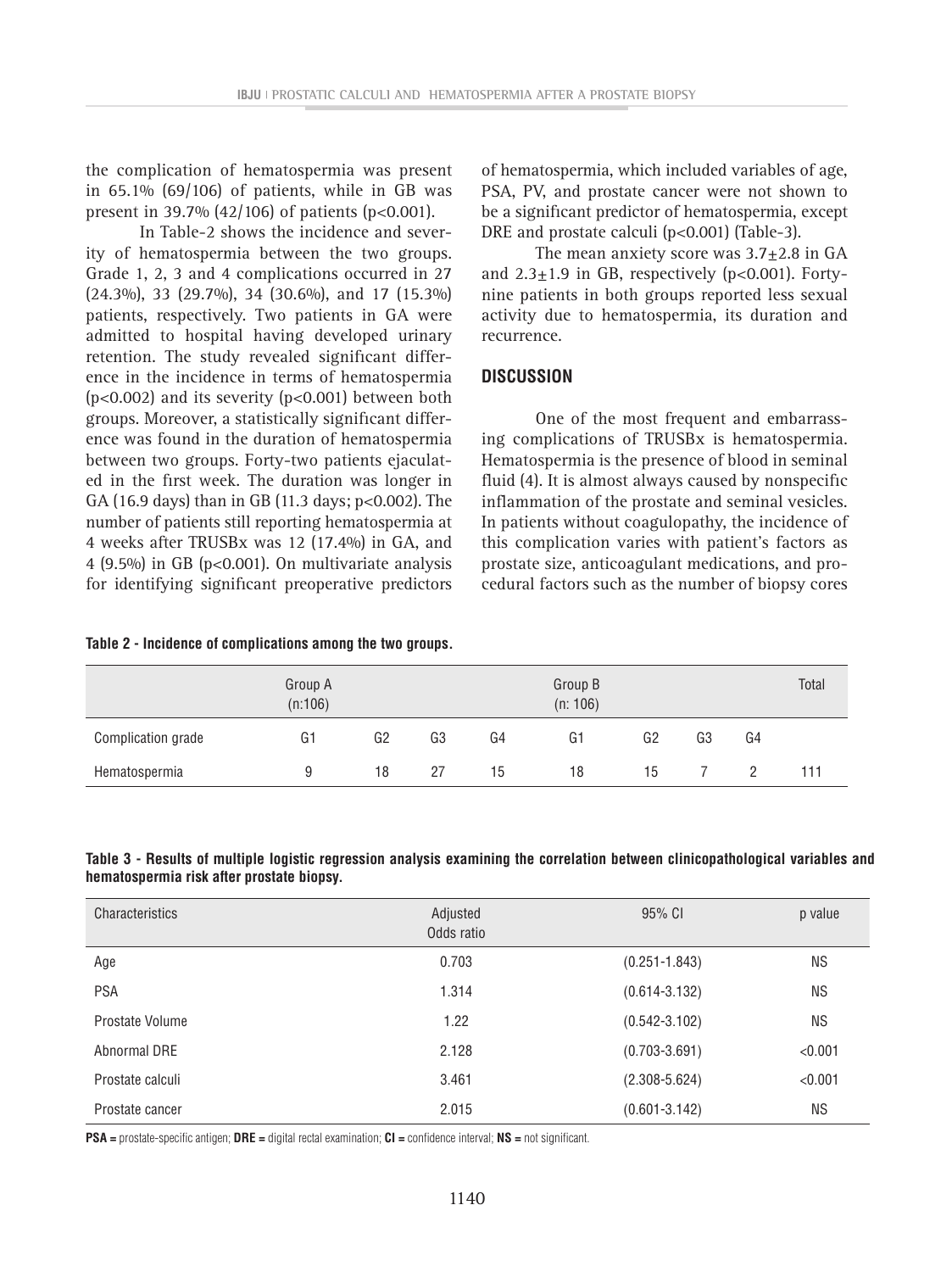taken (7). Hematospermia can cause extreme concern and anxiety in the patients and their sexual partners (8).

Prostatic calculi are commonly diagnosed by TRUS and their incidence is believed to begin after puberty and increase with age (9). TRUS is safe, cost-effective, radiation free and an excellent imaging modality for the prostate and seminal vesicles. Several articles reported on the findings of TRUS in patients with prostatic calcifications (10-12). At TRUS, prostatic calculi appear as well circumscribed focal foci of increased echogenicity with or without posterior acoustic shadowing, situated in the prostate gland or seminal tract (12). The mechanism of prostatic calculi formation is unknown. Proposed contributing factors include infections, urinary retention or reflux into the prostate, penetration of spermatozoa into prostatic glands, and desquamation of prostatic epithelium (13). Prostatic calculi have also been showed in association with various systemic diseases, prostatic diseases, and treatment modalities. Examples include hyperparathyroidism, hypercalciuria, prostatic hypertrophy and carcinoma, status after radiotherapy, and status after adenomectomy or transurethral prostate resection (14, 15). To our knowledge this study is the first to evaluate the effect of prostatic calculi on the outcome of TRUSBx in terms of appearance of hematospermia and its impact on emotions and sexual activity in patients. Gu M et al. (16) reported that patients with prostatic calculi, after the prostate biopsy, experienced more uncomfortable feelings and enjoyed higher urinary retention probability. Most studies have been showed that the degree of urinary retention may be relative to the presence of large prostatic calculi (2, 3, 17). Ludwing et al. (18) concluded that prostatic calculi are typical signs of inflammation. Their study showed a significant difference in the duration of symptoms of chronic prostatitis between prostatic calculi and non-calculi groups, but did not show a significant difference in the white blood cells count in the prostatic secretions. Abdelkhalek et al. (19) referred that after biopsy, the bacteria in calcifications may be disseminated by biopsy needle, then produced local inflammation, further quickly leading to more severe edema. The local inflammation and more severe edema can cause hematospermia. However, unlike the previous studies, in our analysis we have attributed homogeneity in the method of enrollment patients. We prospectively evaluated and enrolled a cohort of patients using an uniform protocol. For one thing, there were no significant differences in the clinical variables among the patients in the two groups, except for DRE findings. In Group A more frequent abnormal DRE findings were observed (p<0.001), probably also due to an increase in the thickness or abnormal shape of glandular prostatic tissue associated with the greatest number of prostatic calcifications. There was not a lack of measuring the sizes and numbers or locations of prostatic calculi when TRUS was performed because the criteria for classifying calcifications have been well established. Moreover, the rate of hematospermia has been calculated from the number of sexually active patients who pledged in sexual activity after TRUSBx and not from the overall number of patients included in the study. Nevertheless, this study had some limitations. The patients were recruited from a single center, the majority of the participants are white, therefore results might not be generalizable to other races. There may be different incidences of prostatic calculi with different distribution in diverse populations. In one autopsy study, the incidence was 70.1% and 29.1% in black men from USA and Nigeria, respectively. They suggest that dietary pattern was an important factor for determining the incidence of prostatic calcifications (20). In addition, although the prostatic secretions cultures were more likely to be positive in patients with prostatic calculi in the present study, the number of those men was unknown, and hence we did not separately assess if positive prostatic secretion culture had an impact on their hematospermia. In fact, Zhao et al. (21) reported in a study of 358 patients that prostatic calcifications are significantly associated with the presence of positive prostatic secretions cultures and erectile dysfunction in chronic prostatitis syndrome males. We also suggested that prostatic calcifications are common and not associated with any significant pathology as prostate cancer (p=0.326). Although some publications as Suh et al. (22) and Smolski et al. (23) showed that interface calcification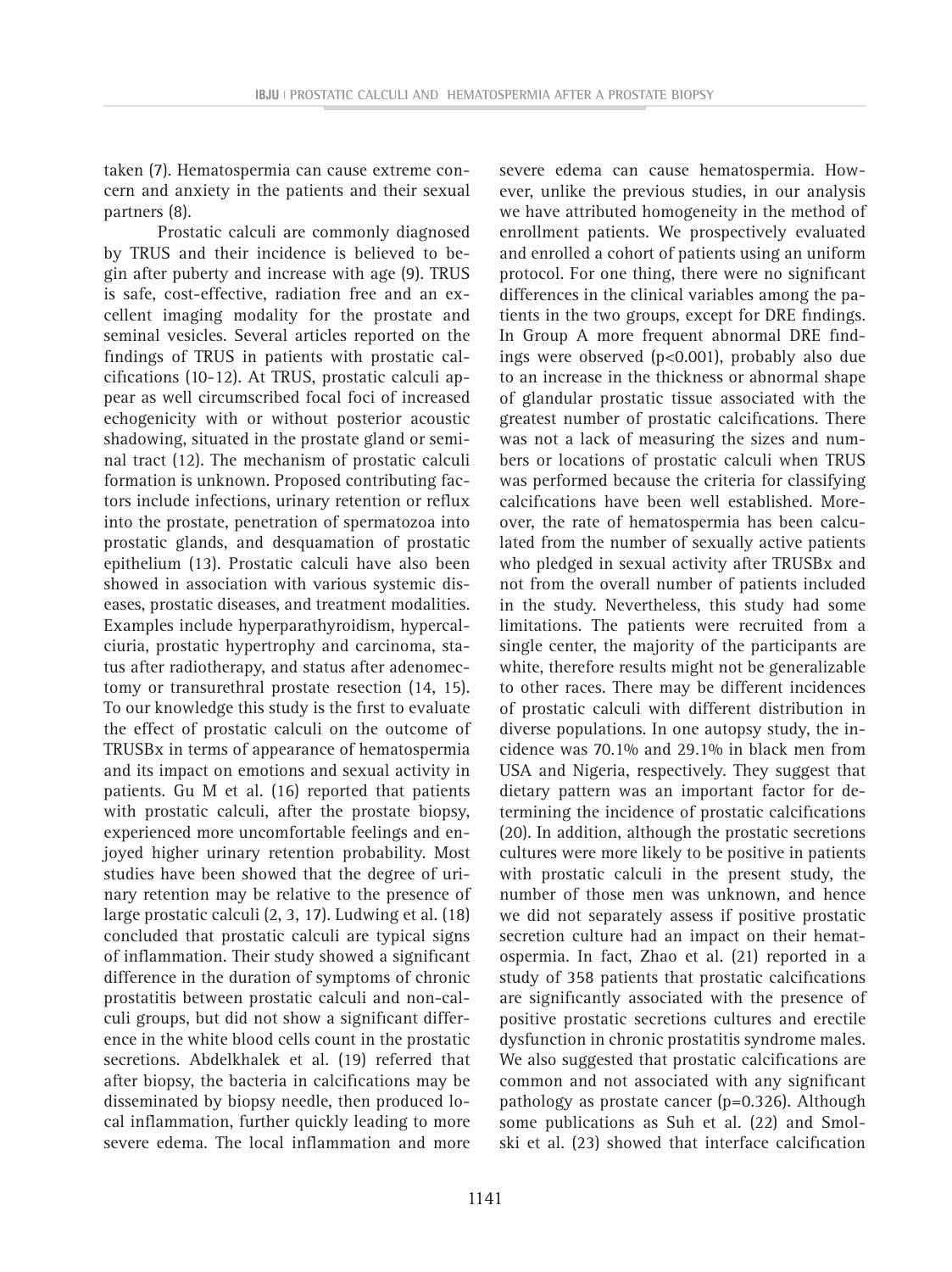is common and not associated with any particular pathology, peripheral zone calcification appears to be strongly associated with prostate cancer. However, further studies are required to assess if peripheral prostatic calculi are directly associated with an increased incidence of prostate cancer.

# **CONCLUSIONS**

Hemospermia is a well-recognized complication of TRUSBx and is mostly self-limited. Although it is classified under minor complications, its persistence causes immense distress to the patient and the sexual partner. In this study we showed that prostatic calculi are an independent predictive factor of severe hematospermia after TRUSBx on the basis of multivariate analysis, but don't affect the positive rate of prostate cancer. This study result would be useful for predicting the uncomfortable feeling before prostate biopsy. Patients should be adequately counselled before prostate biopsy to avoid undue anxiety and alterations in sexual activity.

# **ABBREVIATIONS**

**TRUS =** Transrectal ultrasound **TRUSBx =** Transrectal ultrasound prostate biopsy **DRE =** Digital rectal examination **PSA =** Prostate-specific antigen **GA =** Group A **GB =** Group B

**VSA =** Visual analogue scale

# **CONFLICT OF INTEREST**

None declared.

# **REFERENCES**

- 1. Hwang EC, Choi HS, Im CM, Jung SI, Kim SO, Kang TW, et al. Prostate calculi in cancer and BPH in a cohort of Korean men: Presence of calculi did not correlate with cancer risk. Asian J Androl. 2010;12:215-20.
- 2. Kim SH, Jung KI, Koh JS, Min KO, Cho SY, Kim HW. Lower urinary tract symptoms in benign prostatic hyperplasia patients: orchestrated by chronic prostatic inflammation and prostatic calculi?. Urol Int. 2013;90:144-9.
- 3. Kim WB, Doo SW, Yang WJ, Song YS. Influence of prostatic calculi on lower urinary tract symptoms in middle-aged men. Urology. 2011;78:447-9.
- 4. Loeb S, Vellekoop A, Ahmed HU, Catto J, Emberton M, Nam R, et al. Systematic review of complications of prostate biopsy. Eur Urol. 2013;64:876-92.
- 5. McCormack M, Duclos A, Latour M, McCormack MH, Liberman D, Djahangirian O, et al. Effect of needle size on cancer detection, pain, bleeding and infection in TRUS-guided prostate biopsies: A prospective trial. Can Urol Assoc J. 2012;6:97-101.
- 6. Dell'Atti L. Lidocaine spray administration in transrectal ultrasound-guided prostate biopsy: five years of experience. Arch Ital Urol Androl. 2014;86:340-3.
- 7. Ecke TH, Gunia S, Bartel P, Hallmann S, Koch S, Ruttloff J. Complications and risk factors of transrectal ultrasound guided needle biopsies of the prostate evaluated by questionnaire. Urol Oncol. 2008;26:474-8.
- 8. Manoharan M, Ayyathurai R, Nieder AM, Soloway MS. Hemospermia following transrectal ultrasound-guided prostate biopsy: a prospective study. Prostate Cancer Prostatic Dis. 2007;10:283-7.
- 9. Raviv G, Laufer M, Miki H. Hematospermia--the added value of transrectal ultrasound to clinical evaluation: is transrectal ultrasound necessary for evaluation of hematospermia? Clin Imaging. 2013;37:913-6.
- 10. Yagci C, Kupeli S, Tok C, Fitoz S, Baltaci S, Gogus O. Efficacy of transrectal ultrasonography in the evaluation of hematospermia. Clin Imaging. 2004;28:286-90.
- 11. Amano T, Kunimi K, Ohkawa M. Transrectal ultrasonography of the prostate and seminal vesicles with hemospermia. Urol Int. 1994;53:139-42.
- 12. Razek AA, Elhanbly S, Eldeak A. Transrectal ultrasound in patients with hematospermia. J Ultrasound. 2010;13:28-33.
- 13. Sfanos KS, Wilson BA, De Marzo AM, Isaacs WB. Acute inflammatory proteins constitute the organic matrix of prostatic corpora amylacea and calculi in men with prostate cancer. Proc Natl Acad Sci U S A. 2009;106:3443-8.
- 14. Geramoutsos I, Gyftopoulos K, Perimenis P, Thanou V, Liagka D, Siamblis D, et al. Clinical correlation of prostatic lithiasis with chronic pelvic pain syndromes in young adults. Eur Urol. 2004;45:333-7.
- 15. Park SW, Nam JK, Lee SD, Chung MK. Are prostatic calculi independente predictive factors of lower urinary tract symptoms? Asian J Androl. 2010;12:221-6.
- 16. Gu M, Li W, Chen Q, Chen Y, Xu M, Wang Z. Prostate calculi can higher urinary retention probability and worsen uncomfortable feeling after prostate biopsy but not predict cancer. Int J Clin Exp Med. 2015;8:6282-6.
- 17. Geramoutsos I, Gyftopoulos K, Perimenis P, Thanou V, Liagka D, Siamblis D, et al. Clinical correlation of prostatic lithiasis with chronic pelvic pain syndromes in young adults. Eur Urol. 2004;45:333-7.